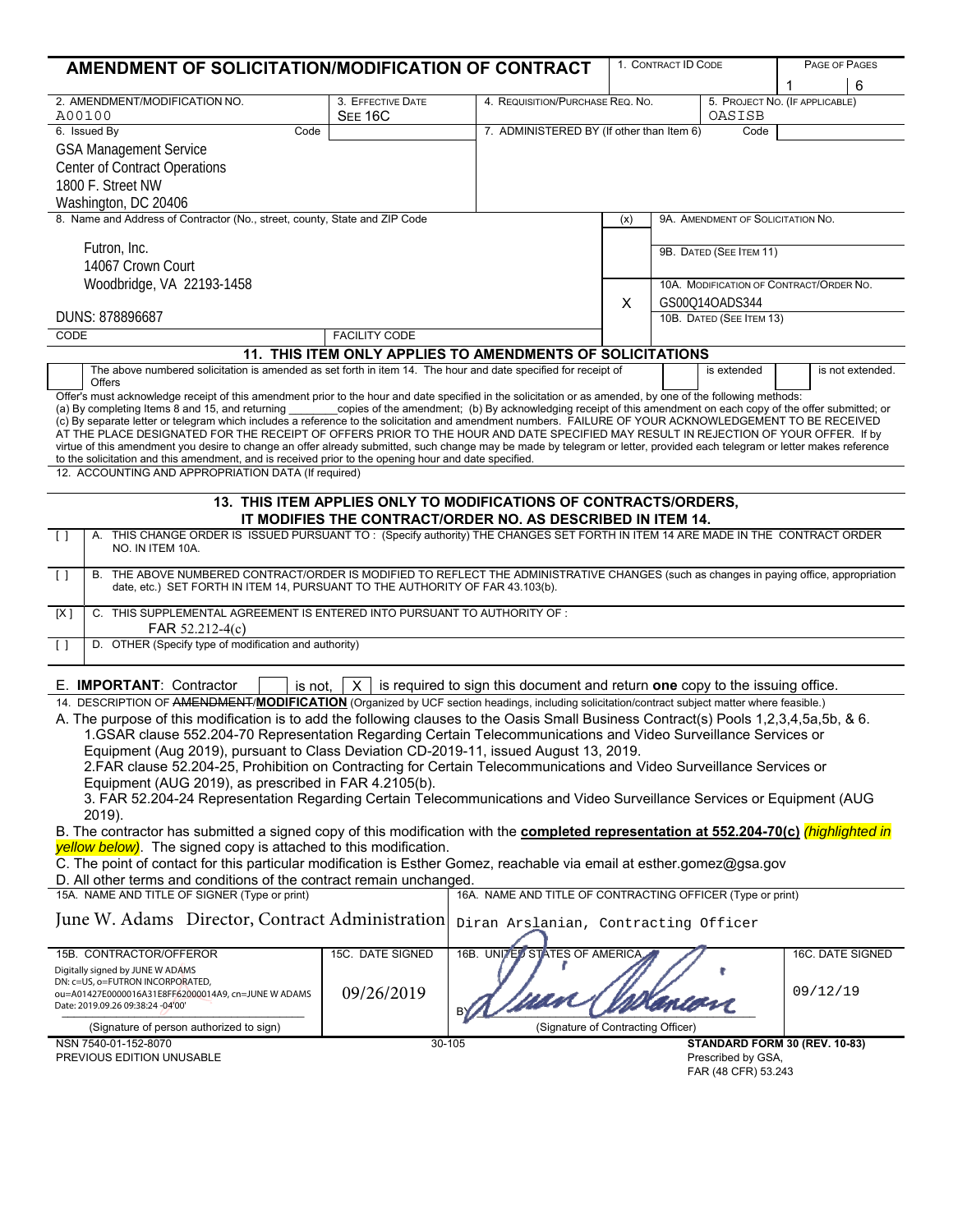## **FAR 52.204-24 Representation Regarding Certain Telecommunications and Video Surveillance Services or Equipment (AUG 2019).**

(a) Definitions. As used in this provision— Covered telecommunications equipment or services, Critical technology, and Substantial or essential component have the meanings provided in clause 52.204-25, Prohibition on Contracting for Certain Telecommunications and Video Surveillance Services or Equipment.

(b) Prohibition. Section 889(a)(1)(A) of the John S. McCain National Defense Authorization Act for Fiscal Year 2019 (Pub. L. 115-232) prohibits the head of an executive agency on or after August 13, 2019, from procuring or obtaining, or extending or renewing a contract to procure or obtain, any equipment, system, or service that uses covered telecommunications equipment or services as a substantial or essential component of any system, or as critical technology as part of any system. Contractors are not prohibited from providing—

(1) A service that connects to the facilities of a third-party, such as backhaul, roaming, or interconnection arrangements; or

(2) Telecommunications equipment that cannot route or redirect user data traffic or permit visibility into any user data or packets that such equipment transmits or otherwise handles.

(c) Representation. The Offeror represents that— It [ ] will,  $\boxtimes$  will not provide covered telecommunications equipment or services to the Government in the performance of any contract, subcontract or other contractual instrument resulting from this solicitation. (d) Disclosures. If the Offeror has responded affirmatively to the representation in paragraph (c) of this provision, the Offeror shall provide the following information as part of the offer—

(1) All covered telecommunications equipment and services offered (include brand; model number, such as original equipment manufacturer (OEM) number, manufacturer part number, or wholesaler number; and item description, as applicable);

(2) Explanation of the proposed use of covered telecommunications equipment and services and any factors relevant to determining if such use would be permissible under the prohibition in paragraph (b) of this provision;

(3) For services, the entity providing the covered telecommunications services (include entity name, unique entity identifier, and Commercial and Government Entity (CAGE) code, if known); and

(4) For equipment, the entity that produced the covered telecommunications equipment (include entity name, unique entity identifier, CAGE code, and whether the entity was the OEM or a distributor, if known).

(End of provision)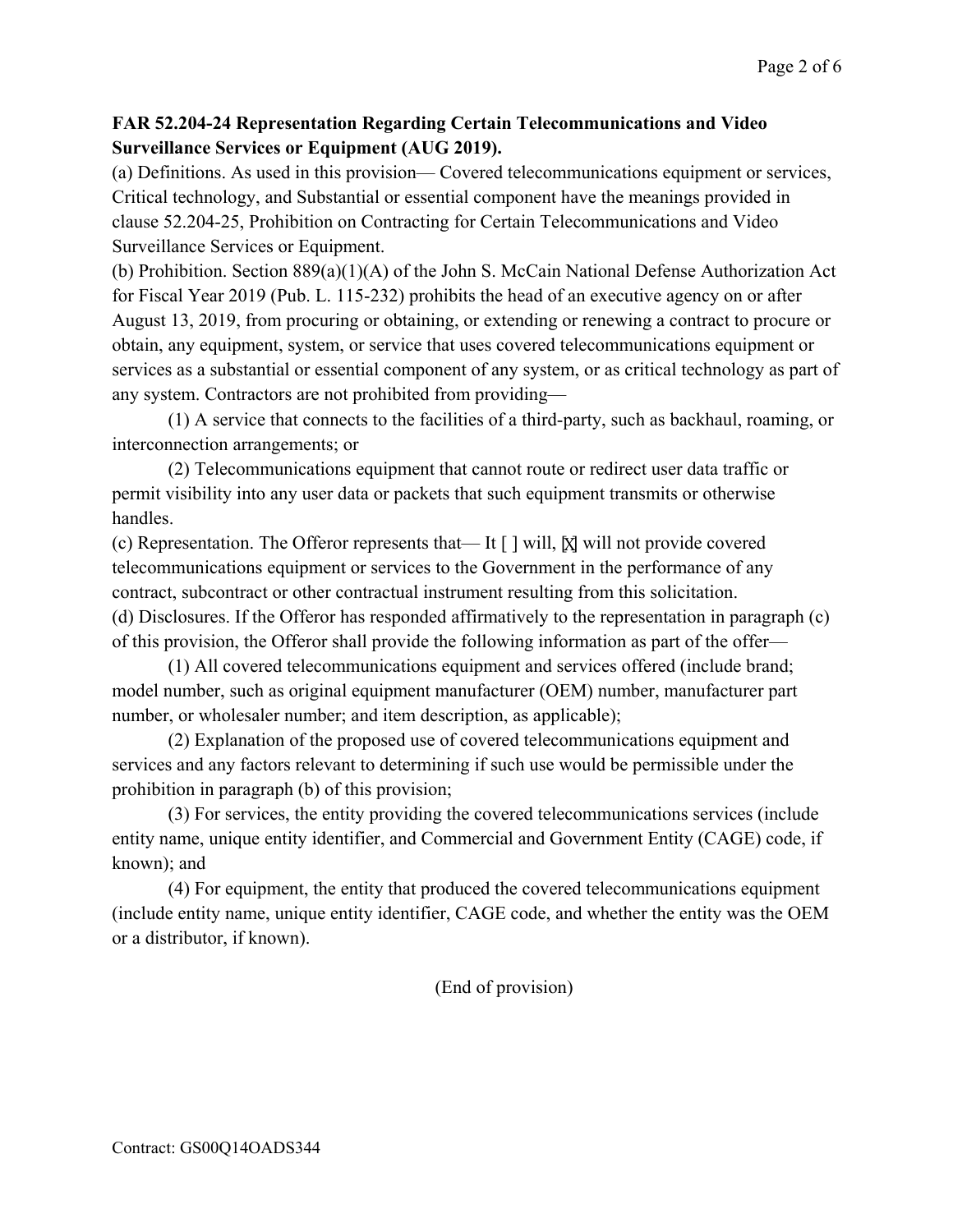## **GSAR 552.204-70 Representation Regarding Certain Telecommunications and Video Surveillance Services or Equipment (AUG 2019).**

(a) Definitions. As used in this clause- "Covered telecommunications equipment or services", "Critical technology", and "Substantial or essential component" have the meanings provided in FAR 52.204-25, Prohibition on Contracting for Certain Telecommunications and Video Surveillance Services or Equipment.

(b) Prohibition. Section 889(a)(1)(A) of the John S. McCain National Defense Authorization Act for Fiscal Year 2019 (Pub. L. 115-232) prohibits the head of an executive agency on or after August 13, 2019, from procuring or obtaining, or extending or renewing a contract to procure or obtain, any equipment, system, or service that uses covered telecommunications equipment or services as a substantial or essential component of any system, or as critical technology as part of any system. Contractors are not prohibited from providing-

(1) A service that connects to the facilities of a third-party, such as backhaul, roaming, or interconnection arrangements; or

(2) Telecommunications equipment that cannot route or redirect user data traffic or permit visibility into any user data or packets that such equipment transmits or otherwise handles.

(c) Representation. The Offeror or Contractor represents that it [ ] will or  $\lbrack \chi \rbrack$  will not [Contractor to complete and submit to the Contracting Officer] provide covered telecommunications equipment or services to the Government in the performance of any contract, subcontract, order, or other contractual instrument resulting from this contract. This representation shall be provided as part of the proposal and resubmitted on an annual basis from the date of award.

(d) Disclosures. If the Offeror or Contractor has responded affirmatively to the representation in paragraph (c) of this clause, the Offeror or Contractor shall provide the following additional information to the Contracting Officer—

(1) All covered telecommunications equipment and services offered or provided (include brand; model number, such as original equipment manufacturer (OEM) number, manufacturer part number, or wholesaler number; and item description, as applicable);

(2) Explanation of the proposed use of covered telecommunications equipment and services and any factors relevant to determining if such use would be permissible under the prohibition in paragraph (b) of this provision;

(3) For services, the entity providing the covered telecommunications services (include entity name, unique entity identifier, and Commercial and Government Entity (CAGE) code, if known); and

(4) For equipment, the entity that produced the covered telecommunications equipment (include entity name, unique entity identifier, CAGE code, and whether the entity was the OEM or a distributor, if known).

(End of clause)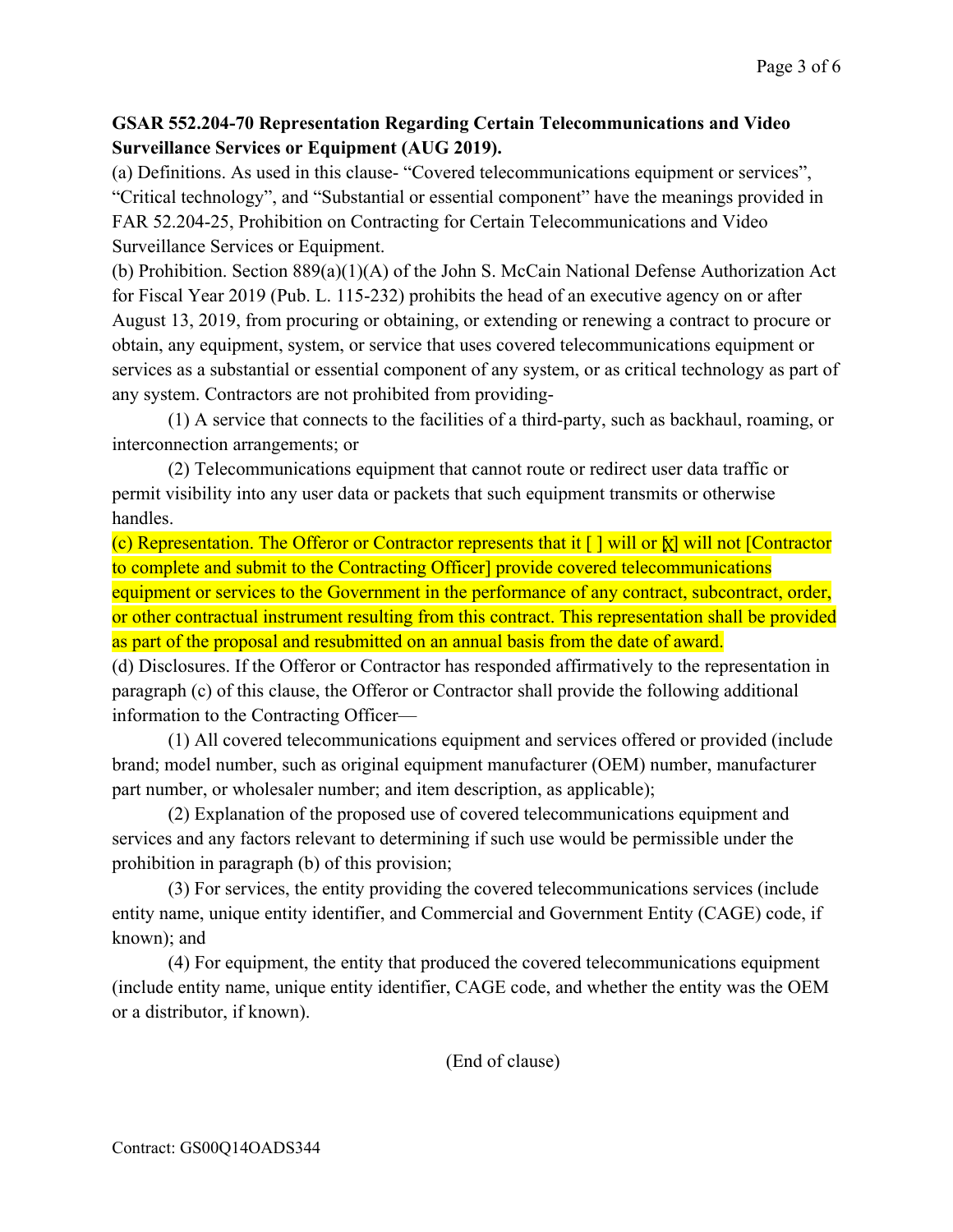## **FAR 52.204-25 PROHIBITION ON CONTRACTING FOR CERTAIN TELECOMMUNICATIONS AND VIDEO SURVEILLANCE SERVICES OR EQUIPMENT (AUG 2019).**

(a) Definitions. As used in this clause—

Covered foreign country means The People's Republic of China. Covered telecommunications equipment or services means-

(1) Telecommunications equipment produced by Huawei Technologies Company or ZTE Corporation (or any subsidiary or affiliate of such entities);

(2) For the purpose of public safety, security of Government facilities, physical security surveillance of critical infrastructure, and other national security purposes, video surveillance and telecommunications equipment produced by Hytera Communications Corporation, Hangzhou Hikvision Digital Technology Company, or Dahua Technology Company (or any subsidiary or affiliate of such entities);

(3) Telecommunications or video surveillance services provided by such entities or using such equipment; or

(4) Telecommunications or video surveillance equipment or services produced or provided by an entity that the Secretary of Defense, in consultation with the Director of National Intelligence or the Director of the Federal Bureau of Investigation, reasonably believes to be an entity owned or controlled by, or otherwise connected to, the government of a covered foreign country. Critical technology means-

(1) Defense articles or defense services included on the United States Munitions List set forth in the International Traffic in Arms Regulations under subchapter M of chapter I of title 22, Code of Federal Regulations;

(2) Items included on the Commerce Control List set forth in Supplement No. 1 to part 774 of the Export Administration Regulations under subchapter C of chapter VII of title 15, Code of Federal Regulations, and controlled—

(i) Pursuant to multilateral regimes, including for reasons relating to national security, chemical and biological weapons proliferation, nuclear nonproliferation, or missile technology; or

(ii) For reasons relating to regional stability or surreptitious listening;

(3) Specially designed and prepared nuclear equipment, parts and components, materials, software, and technology covered by part 810 of title 10, Code of Federal Regulations (relating to assistance to foreign atomic energy activities);

(4) Nuclear facilities, equipment, and material covered by part 110 of title 10, Code of Federal Regulations (relating to export and import of nuclear equipment and material);

(5) Select agents and toxins covered by part 331 of title 7, Code of Federal Regulations, part 121 of title 9 of such Code, or part 73 of title 42 of such Code; or

(6) Emerging and foundational technologies controlled pursuant to section 1758 of the Export Control Reform Act of 2018 (50 U.S.C. 4817).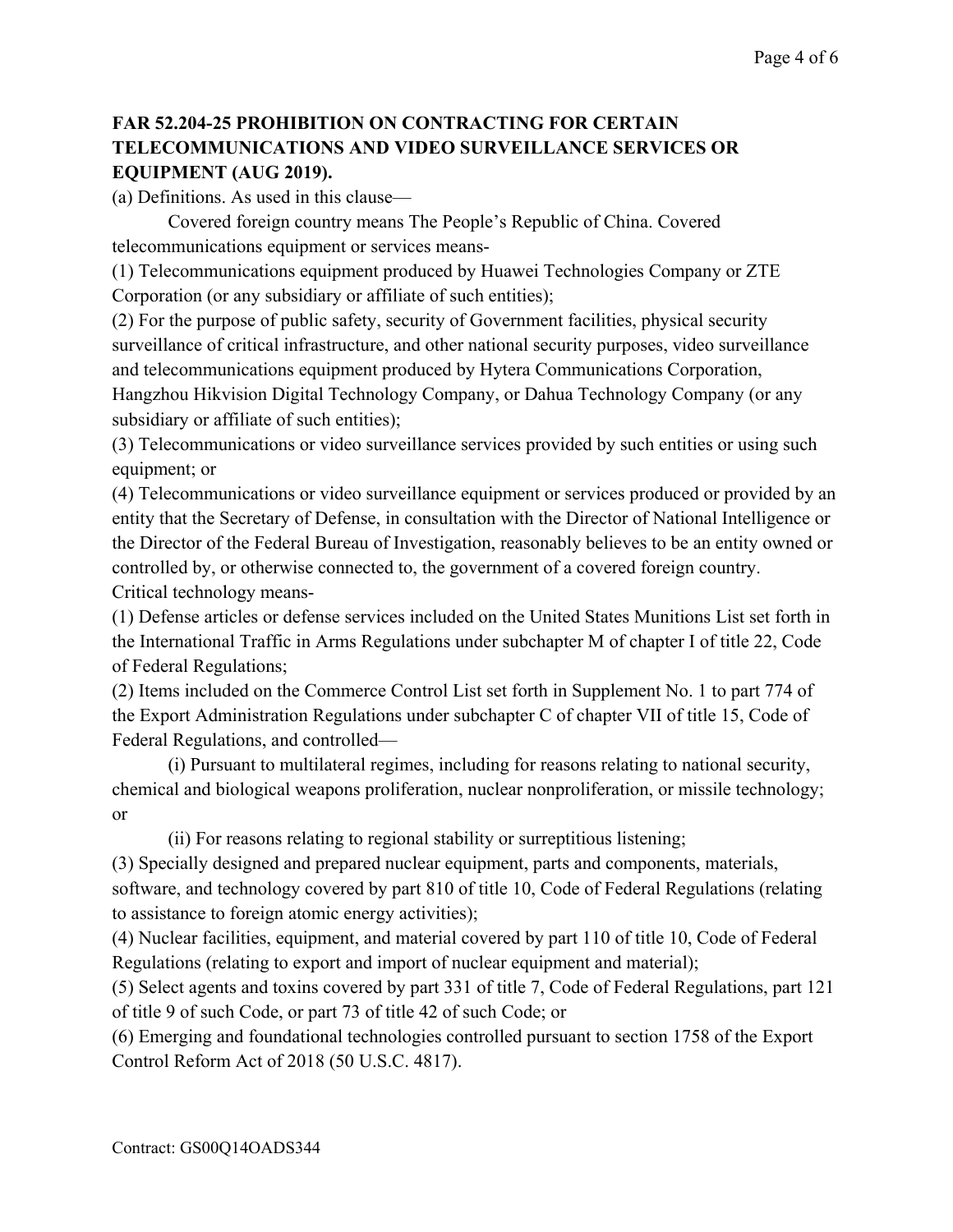Substantial or essential component means any component necessary for the proper function or performance of a piece of equipment, system, or service.

(b) Prohibition. Section 889(a)(1)(A) of the John S. McCain National Defense Authorization Act for Fiscal Year 2019 (Pub. L. 115-232) prohibits the head of an executive agency on or after August 13, 2019, from procuring or obtaining, or extending or renewing a contract to procure or obtain, any equipment, system, or service that uses covered telecommunications equipment or services as a substantial or essential component of any system, or as critical technology as part of any system. The Contractor is prohibited from providing to the Government any equipment, system, or service that uses covered telecommunications equipment or services as a substantial or essential component of any system, or as critical technology as part of any system, unless an exception at paragraph (c) of this clause applies or the covered telecommunication equipment or services are covered by a waiver described in Federal Acquisition Regulation 4.2104. (c) Exceptions. This clause does not prohibit contractors from providing—

(1) A service that connects to the facilities of a third-party, such as backhaul, roaming, or interconnection arrangements; or

(2) Telecommunications equipment that cannot route or redirect user data traffic or permit visibility into any user data or packets that such equipment transmits or otherwise handles.

(d) Reporting requirement.

(1) In the event the Contractor identifies covered telecommunications equipment or services used as a substantial or essential component of any system, or as critical technology as part of any system, during contract performance, or the Contractor is notified of such by a subcontractor at any tier or by any other source, the Contractor shall report the information in paragraph (d)(2) of this clause to the Contracting Officer, unless elsewhere in this contract are established procedures for reporting the information; in the case of the Department of Defense, the Contractor shall report to the website at https://dibnet.dod.mil. For indefinite delivery contracts, the Contractor shall report to the Contracting Officer for the indefinite delivery contract and the Contracting Officer(s) for any affected order or, in the case of the Department of Defense, identify both the indefinite delivery contract and any affected orders in the report provided at [https://dibnet.dod.mil.](https://dibnet.dod.mil/)

(2) The Contractor shall report the following information pursuant to paragraph  $(d)(1)$  of this clause:

(i) Within one business day from the date of such identification or notification: the contract number; the order number(s), if applicable; supplier name; supplier unique entity identifier (if known); supplier Commercial and Government Entity (CAGE) code (if known); brand; model number (original equipment manufacturer number, manufacturer part number, or wholesaler number); item description; and any readily available information about mitigation actions undertaken or recommended.

(ii) Within 10 business days of submitting the information in paragraph  $(d)(2)(i)$ of this clause: any further available information about mitigation actions undertaken or